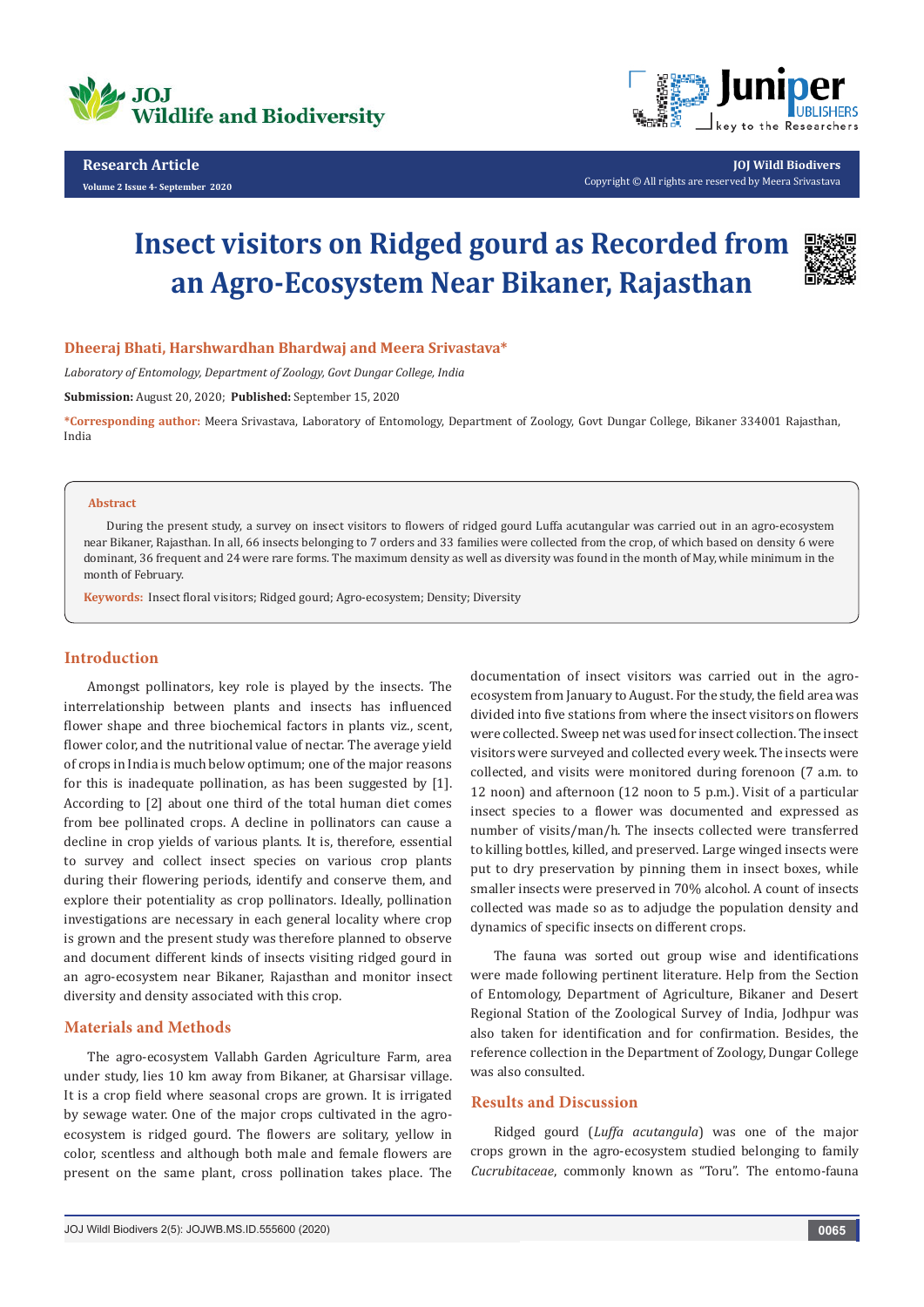collected from this crop has been presented in (Table 1). In all, 66 insects belonging to 7 orders and 33 families were collected from the crop, of which based on density 6 were dominant, 3 frequent and 5 were rare forms. The maximum density as well as diversity was found in the month of May, while minimum in the month of February. Except for Hymenia sp. all other lepidopterans were frequently observed which included *E. hecabe, A. aorta*, *C. pomona, C. vestalis, C. fieldii, H. recurvalis, Tephrina sp., U. pulchella, H. peltigera, S. exigua and A. ipsilon*. None were documented as dominant species. of the ten coleopteran species observed, eight species were observed as frequent (*A. bengalensis, O. catta, O. bonasus, P. nasutus, A. ferruginea, M. sexmaculatus, Cicindella sp. and C. pictus*) and two species (unidentified species A and B) as rare forms. Eighteen hymenopteran species were found on this crop of which *X. fenestrata, A. cerana and A. mellifera were dominant, fifteen (Enicospilus sp., Campsomeris sp., Scoliasoror sp.,* 

*D. affinis, Formica sp., Pepsis sp., P. carolina, Prionyx sp., Halictus sp., X. violacea, A. dorsata, A. florea*, unidentified species A, B and C) were frequent forms. None of the hemipteran documented were dominant, six (*D. cingulatus, Clavigrella sp., N. viridula, A. janus, Oncocephalus sp.* and unidentified species B) were frequent and only one species (*D. koenigii*) was a rare form. No orthopteran was observed as dominant or frequent species. All the nine species viz., species which included *G. assimilis, Chrotogonus sp., S. gregaria, Ochrilidia sp., O. chinensis, Pyrgomorpha sp., Atractomorpha sp., Acrida sp.* and unidentified species A were rarely observed. The two rarely visiting odonates were *A. femina and B. geminata*. Eight dipteran species were reckoned on this crop of which, three (*C. quinquefasciatus, S. peregrina, M. domestica*) were dominant, D. cucurbitae was frequently noted while, four (*Stichopogon sp., syrphid fly, C. megacephala, C. rufifacies* and) were rare forms.

| Table 1: Entomo-faunal diversity and density (number/trap*) on ridged gourd as documented from the agro-ecosystem during the period of study. |  |  |  |
|-----------------------------------------------------------------------------------------------------------------------------------------------|--|--|--|
|-----------------------------------------------------------------------------------------------------------------------------------------------|--|--|--|

|                                   | Jan                      | Feb                      | Mar            | Apr                      | May                      | Jun                      | Jul                      | Aug                      | Sep                      | Oct                      | Nov                      | Dec                      | Jan                      | Feb                      | Mar                      | Apr                      | May                      | <b>Status</b>  |
|-----------------------------------|--------------------------|--------------------------|----------------|--------------------------|--------------------------|--------------------------|--------------------------|--------------------------|--------------------------|--------------------------|--------------------------|--------------------------|--------------------------|--------------------------|--------------------------|--------------------------|--------------------------|----------------|
| Order:Lepidoptera                 |                          |                          |                |                          |                          |                          |                          |                          |                          |                          |                          |                          |                          |                          |                          |                          |                          |                |
| Family: Pieridae                  |                          |                          |                |                          |                          |                          |                          |                          |                          |                          |                          |                          |                          |                          |                          |                          |                          |                |
| Eurema hecabe Li<br>nn.           | $\mathbf{1}$             | $\mathbf{1}$             | $\mathbf{1}$   | $\mathbf{1}$             | $\overline{7}$           | 10                       | $11\,$                   | $1\,$                    | $\overline{a}$           | $\overline{a}$           | $\overline{a}$           | $\overline{a}$           | $\mathbf{1}$             | $\mathbf{1}$             | $\mathbf{1}$             | $1\,$                    | 5                        | $\rm F$        |
| Anaphaeis aurota<br>Fab.          | $\overline{\phantom{a}}$ | ÷,                       | $\overline{a}$ | $\frac{1}{2}$            | 12                       | 8                        | $\blacksquare$           | $\overline{a}$           | $\overline{a}$           | $\overline{\phantom{a}}$ | $\overline{a}$           | $\overline{\phantom{a}}$ | $\overline{\phantom{a}}$ | $\overline{\phantom{a}}$ | $\frac{1}{2}$            | $\overline{\phantom{a}}$ | 6                        | $\rm F$        |
| Catopsila pomona<br>Cramer        | $\overline{a}$           | L,                       | $\overline{a}$ | $\overline{a}$           | 6                        | 11                       | 7                        | $\overline{a}$           | $\overline{a}$           | $\overline{a}$           | $\overline{a}$           | $\overline{\phantom{a}}$ | $\overline{a}$           | $\overline{\phantom{a}}$ | $\overline{a}$           | $\overline{\phantom{a}}$ | $\mathbf{1}$             | $\mathbf F$    |
| Colotis vestalis<br><b>Butler</b> | $\blacksquare$           | ÷,                       | $\overline{a}$ | $\overline{a}$           | 5                        | 6                        | 3                        | $\mathbf{1}$             | $\overline{\phantom{a}}$ | $\overline{\phantom{a}}$ | $\overline{a}$           | $\overline{\phantom{a}}$ | $\overline{a}$           | $\overline{\phantom{a}}$ | $\overline{\phantom{a}}$ | $\overline{\phantom{a}}$ | 3                        | $\rm F$        |
| Colias fieldii Men-<br>etries     | $\overline{a}$           | ÷,                       |                | $\overline{a}$           | 5                        | $\overline{7}$           | 4                        | $\overline{a}$           | $\overline{a}$           | $\overline{a}$           | $\overline{a}$           | $\overline{a}$           | $\overline{a}$           | $\overline{\phantom{a}}$ | $\overline{a}$           | $\overline{a}$           | 6                        | $\rm F$        |
| Family:Crambidae                  |                          |                          |                |                          |                          |                          |                          |                          |                          |                          |                          |                          |                          |                          |                          |                          |                          |                |
| Hymenia recurvalis<br>Fab.        | $\overline{\phantom{a}}$ | $\overline{a}$           | $\overline{a}$ | $\mathbf{1}$             | $\overline{4}$           | 9                        | 6                        | $\overline{a}$           | ÷                        | $\overline{a}$           | $\overline{a}$           | $\overline{\phantom{a}}$ | $\overline{a}$           | $\overline{\phantom{a}}$ | $\overline{a}$           | $\overline{a}$           | 5                        | $\rm F$        |
| Hymenia sp.                       | $\overline{\phantom{a}}$ | $\overline{a}$           | $\overline{a}$ | $\frac{1}{2}$            | $\mathbf{1}$             | $\overline{\phantom{a}}$ | $\overline{\phantom{a}}$ | $\overline{\phantom{a}}$ | $\overline{\phantom{a}}$ | $\overline{\phantom{a}}$ | $\blacksquare$           | $\overline{\phantom{a}}$ | $\overline{\phantom{a}}$ | $\overline{\phantom{a}}$ | $\overline{\phantom{a}}$ | $\overline{\phantom{a}}$ | $\overline{\phantom{a}}$ | $\mathbb{R}$   |
| Family:Geometridae                |                          |                          |                |                          |                          |                          |                          |                          |                          |                          |                          |                          |                          |                          |                          |                          |                          |                |
| Tephrina sp.                      | $\blacksquare$           | $\overline{\phantom{a}}$ | $\overline{a}$ | $\frac{1}{2}$            | $\overline{4}$           | 8                        | $\overline{\phantom{a}}$ | $\overline{\phantom{a}}$ | $\overline{a}$           | ÷,                       | $\overline{\phantom{a}}$ | $\overline{\phantom{a}}$ | ÷,                       | $\overline{\phantom{a}}$ | $\frac{1}{2}$            | $\mathbf{1}$             | 3                        | $\rm F$        |
| Family:Arctidae                   |                          |                          |                |                          |                          |                          |                          |                          |                          |                          |                          |                          |                          |                          |                          |                          |                          |                |
| Utethesia pulchella<br>Linn.      | $\overline{a}$           | $\overline{a}$           | L,             | $\overline{a}$           | $\overline{4}$           | 3                        | $\overline{a}$           | Ĭ.                       | L,                       | $\overline{a}$           | $\overline{a}$           | $\sim$                   | $\overline{a}$           | $\overline{a}$           | $\overline{a}$           | $\overline{a}$           | 5                        | $\overline{F}$ |
| Family:Noctuidae                  |                          |                          |                |                          |                          |                          |                          |                          |                          |                          |                          |                          |                          |                          |                          |                          |                          |                |
| Heliothis peltigera<br>Schiff     | $\overline{\phantom{a}}$ | $\overline{a}$           | $\overline{a}$ | $\mathbf{1}$             | 3                        | 3                        | 2                        | $\overline{a}$           | $\overline{a}$           | $\overline{a}$           | $\overline{\phantom{a}}$ | $\overline{\phantom{a}}$ | $\mathbf{1}$             | $\mathbf{1}$             | $\frac{1}{2}$            | $\frac{1}{2}$            | 2                        | $\rm F$        |
| Spodoptera exigua<br>Hubner       | $\overline{a}$           | $\overline{a}$           | $\overline{a}$ | $\overline{2}$           | $\overline{4}$           | $\mathbf{1}$             | $\mathbf{1}$             | $\overline{a}$           | $\overline{a}$           | $\overline{\phantom{a}}$ | $\overline{a}$           | $\overline{\phantom{a}}$ | $\overline{\phantom{a}}$ | $\overline{\phantom{a}}$ | $\overline{\phantom{a}}$ | $\mathbf{1}$             | 3                        | $\rm F$        |
| Agrotis ipsilon<br>Hufnagel       | $\overline{\phantom{a}}$ | $\overline{a}$           | L,             | $\overline{a}$           | 5                        | $\overline{2}$           | $\overline{a}$           | Ĭ.                       | $\overline{a}$           | $\overline{a}$           | $\overline{a}$           | $\overline{a}$           | $\overline{a}$           | $\overline{\phantom{a}}$ | $\overline{a}$           | $\overline{2}$           | $\overline{2}$           | $\mathbf{F}$   |
| Order:Coleoptera                  |                          |                          |                |                          |                          |                          |                          |                          |                          |                          |                          |                          |                          |                          |                          |                          |                          |                |
| Family:Cicindelidae               |                          |                          |                |                          |                          |                          |                          |                          |                          |                          |                          |                          |                          |                          |                          |                          |                          |                |
| Cicindella sp.                    | $\overline{\phantom{a}}$ | $\overline{a}$           | $\overline{a}$ | $\overline{\phantom{a}}$ | $\overline{7}$           | 3                        | $\overline{\phantom{a}}$ | $\overline{a}$           | $\overline{a}$           | $\overline{a}$           | $\overline{\phantom{a}}$ | $\overline{\phantom{a}}$ | $\overline{\phantom{a}}$ | $\overline{\phantom{a}}$ | $\overline{\phantom{a}}$ | $\overline{\phantom{a}}$ | 2                        | $\rm F$        |
| Family:Carabidae                  |                          |                          |                |                          |                          |                          |                          |                          |                          |                          |                          |                          |                          |                          |                          |                          |                          |                |
| Unidentified sp. A                | $\sqrt{2}$               | $\mathbf{1}$             | $\mathbf{1}$   | $\frac{1}{2}$            | $\overline{\phantom{a}}$ | $\overline{\phantom{a}}$ | $\overline{a}$           | $\overline{\phantom{a}}$ | $\overline{a}$           | $\overline{a}$           | ÷,                       | ÷,                       | $\overline{\phantom{a}}$ | $\overline{\phantom{a}}$ | $\overline{\phantom{a}}$ | $\overline{a}$           | $\overline{\phantom{a}}$ | ${\mathbf R}$  |

**How to cite this article:** Dheeraj B, Harshwardhan B, Meera S. Insect visitors on Ridged gourd as Recorded from an Agro-Ecosystem near Bikaner, Rajasthan. JoJ Wildl Biodivers. 2020: 2(5): 555600<br>Near Bikaner, Rajasthan. JOJ Wildl Biodivers. 2020: 2(5): 555600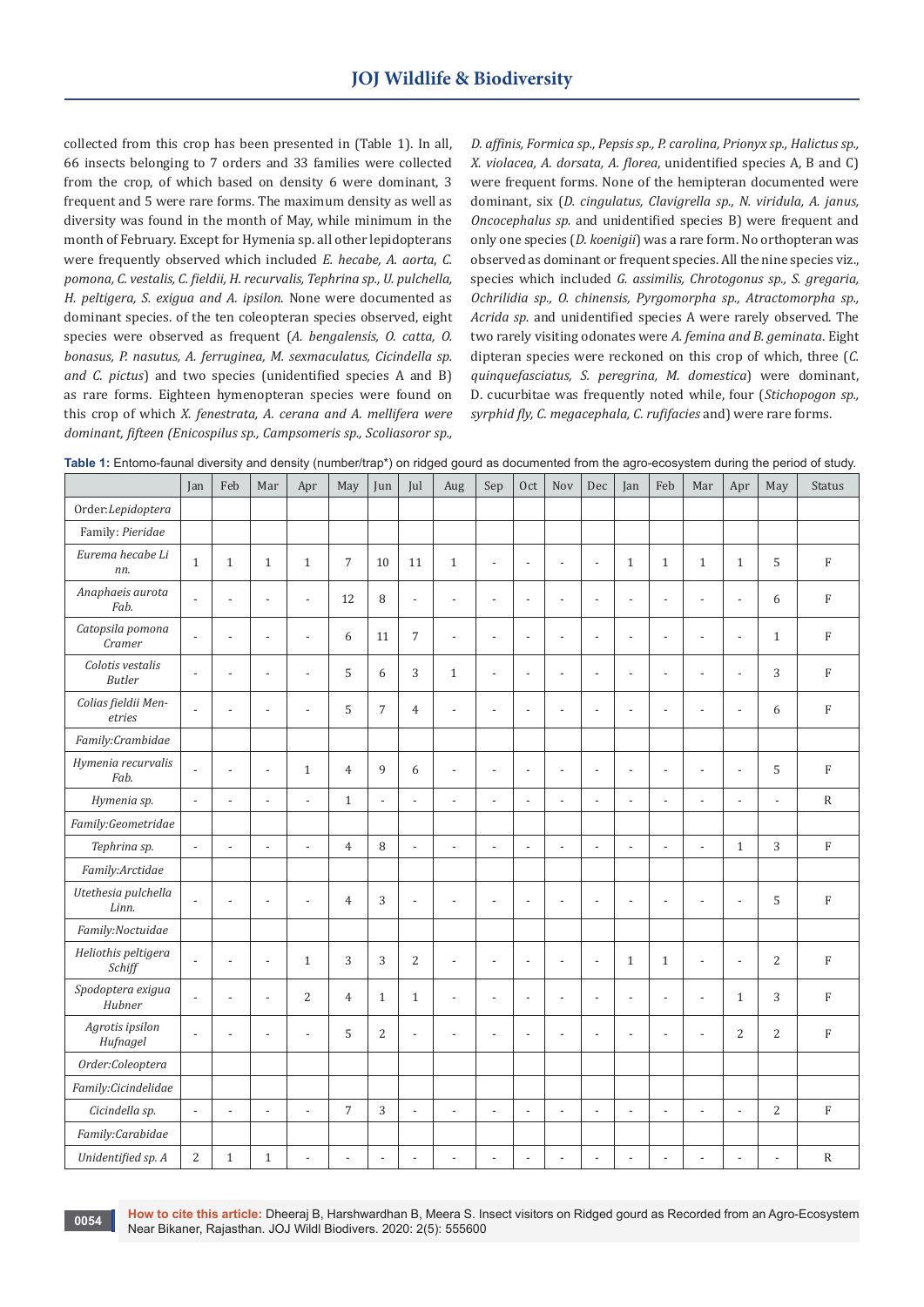| Family:Scarabaei-<br>dae          |                          |                          |                          |                          |                          |                          |                          |                          |                          |                          |                          |                          |                          |                          |                          |                          |                          |             |
|-----------------------------------|--------------------------|--------------------------|--------------------------|--------------------------|--------------------------|--------------------------|--------------------------|--------------------------|--------------------------|--------------------------|--------------------------|--------------------------|--------------------------|--------------------------|--------------------------|--------------------------|--------------------------|-------------|
| Anomala bengalen-<br>sis Blanch.  | $\overline{2}$           | 2                        | $\overline{2}$           | $\overline{2}$           | $\overline{2}$           | $\overline{\phantom{a}}$ | $\blacksquare$           | $\overline{\phantom{a}}$ | $\overline{\phantom{a}}$ | $\overline{\phantom{a}}$ | $\frac{1}{2}$            | $\overline{\phantom{a}}$ | $\mathbf{1}$             | $\mathbf{1}$             | $\overline{\phantom{a}}$ | $\overline{\phantom{a}}$ | $\overline{\phantom{a}}$ | $\mathbf F$ |
| Onthophagus catta<br>Fab.         | $\overline{2}$           | 2                        | $\mathbf{1}$             | 2                        | $\overline{\phantom{a}}$ | $\overline{\phantom{a}}$ | 3                        | $\overline{2}$           | $\overline{\phantom{a}}$ | $\overline{\phantom{a}}$ | $\overline{\phantom{a}}$ | $\overline{\phantom{a}}$ | $\overline{\phantom{a}}$ | $\overline{a}$           | $\blacksquare$           | $\overline{\phantom{a}}$ | 5                        | $\rm F$     |
| Onthophagus bona-<br>sus Fab.     | $\overline{\phantom{a}}$ | $\overline{\phantom{a}}$ | $\overline{a}$           | $\overline{\phantom{a}}$ | ÷,                       | $\overline{\phantom{a}}$ | 8                        | $\overline{\phantom{a}}$ | $\overline{\phantom{a}}$ | $\overline{\phantom{a}}$ | $\overline{\phantom{a}}$ | $\overline{\phantom{a}}$ | 2                        | $\overline{2}$           | $\blacksquare$           | $\overline{\phantom{a}}$ | $\overline{\phantom{a}}$ | $\rm F$     |
| Peltonotus nasutus<br>Arrow       | $\overline{a}$           | $\overline{\phantom{a}}$ | $\overline{a}$           | $\overline{\phantom{a}}$ | 6                        | $\overline{\phantom{a}}$ | $\overline{a}$           | $\overline{a}$           | $\overline{\phantom{a}}$ | $\overline{\phantom{a}}$ | $\overline{a}$           | $\overline{\phantom{a}}$ | $\overline{a}$           | $\overline{a}$           | 5                        | $\overline{a}$           | $\overline{\phantom{a}}$ | $\rm F$     |
| Apogonia ferru-<br>ginea Fab.     | $\overline{\phantom{a}}$ | $\overline{a}$           | $\overline{a}$           |                          | ÷,                       | $\overline{\phantom{a}}$ | $\overline{a}$           | $\overline{\phantom{a}}$ | $\overline{\phantom{a}}$ | ÷,                       | ÷,                       | $\overline{\phantom{a}}$ | $\overline{a}$           | $\overline{7}$           | $\overline{\phantom{a}}$ | $\overline{\phantom{a}}$ | $\overline{4}$           | ${\rm F}$   |
| Unidentified sp. B                | $\overline{\phantom{a}}$ | $\mathbf{1}$             | $\overline{a}$           | $\overline{\phantom{a}}$ | ÷,                       | $\overline{\phantom{a}}$ | $\overline{a}$           | $\overline{a}$           | $\overline{\phantom{a}}$ | $\overline{\phantom{a}}$ |                          | $\overline{\phantom{a}}$ | $\overline{a}$           | $\overline{\phantom{a}}$ | $\centerdot$             | $\overline{a}$           | $\overline{a}$           | $\mathbb R$ |
| Family:Coccinel-<br>lidae         |                          |                          |                          |                          |                          |                          |                          |                          |                          |                          |                          |                          |                          |                          |                          |                          |                          |             |
| Menochilus sexmac-<br>ulatus Fab. | $\overline{a}$           | $\overline{a}$           | $\overline{a}$           | $\overline{\phantom{a}}$ | $\overline{\phantom{a}}$ | 3                        | 3                        | $\overline{\phantom{a}}$ | $\overline{\phantom{a}}$ | $\overline{\phantom{a}}$ | $\overline{\phantom{a}}$ | $\overline{\phantom{a}}$ | 3                        | $\overline{2}$           | $\overline{\phantom{a}}$ | $\overline{a}$           | $\overline{\phantom{a}}$ | $\rm F$     |
| Family:Meloidae                   |                          |                          |                          |                          |                          |                          |                          |                          |                          |                          |                          |                          |                          |                          |                          |                          |                          |             |
| Cylindrothorax<br>pictus Fab.     | $\overline{\phantom{a}}$ | $\overline{\phantom{a}}$ | $\overline{a}$           | $\overline{\phantom{a}}$ | $\overline{a}$           | $\overline{a}$           | $\overline{\phantom{a}}$ | $\overline{\phantom{a}}$ | $\overline{\phantom{a}}$ | $\overline{\phantom{a}}$ | $\overline{\phantom{a}}$ | $\overline{\phantom{a}}$ | 5                        | $\overline{\phantom{a}}$ | 3                        | $\overline{a}$           | $\overline{4}$           | $\mathbf F$ |
| Order: Hymenoptera                |                          |                          |                          |                          |                          |                          |                          |                          |                          |                          |                          |                          |                          |                          |                          |                          |                          |             |
| Family:Ichneumoni-<br>dae         |                          |                          |                          |                          |                          |                          |                          |                          |                          |                          |                          |                          |                          |                          |                          |                          |                          |             |
| Enicospilus sp.                   | $\overline{\phantom{a}}$ | $\overline{\phantom{a}}$ | $\overline{a}$           | $\overline{\phantom{a}}$ | 6                        | 5                        | $\blacksquare$           | $\overline{\phantom{a}}$ | $\overline{\phantom{a}}$ | $\overline{\phantom{a}}$ | $\overline{\phantom{0}}$ | $\overline{\phantom{a}}$ | $\frac{1}{2}$            | $\overline{\phantom{a}}$ | $\overline{\phantom{a}}$ | $\overline{\phantom{a}}$ | 2                        | $\rm F$     |
| Family:Scoliidae                  |                          |                          |                          |                          |                          |                          |                          |                          |                          |                          |                          |                          |                          |                          |                          |                          |                          |             |
| Campsomeris sp.                   | $\overline{\phantom{a}}$ | $\overline{\phantom{a}}$ | $\overline{a}$           | $\mathbf{1}$             | 5                        | 3                        | $\overline{\phantom{a}}$ | $\overline{\phantom{a}}$ | $\overline{\phantom{a}}$ | $\overline{\phantom{a}}$ | $\overline{\phantom{0}}$ | $\overline{\phantom{a}}$ | $\overline{\phantom{a}}$ | $\overline{\phantom{a}}$ | $\blacksquare$           | $\overline{\phantom{a}}$ | 2                        | $\rm F$     |
| Scoliasoror sp.                   | $\overline{\phantom{a}}$ | $\overline{\phantom{a}}$ | $\overline{a}$           | $\overline{\phantom{a}}$ | $\overline{4}$           | 3                        | 2                        | $\overline{\phantom{a}}$ | $\overline{\phantom{a}}$ | $\overline{\phantom{a}}$ | $\overline{\phantom{a}}$ | $\overline{\phantom{a}}$ | $\overline{\phantom{a}}$ | $\overline{\phantom{a}}$ | $\overline{\phantom{a}}$ | $\overline{\phantom{a}}$ | 2                        | $\rm F$     |
| Family:Formicidae                 |                          |                          |                          |                          |                          |                          |                          |                          |                          |                          |                          |                          |                          |                          |                          |                          |                          |             |
| Dolichoderus affinis<br>Emery     | $\overline{a}$           | $\overline{\phantom{a}}$ | $\overline{a}$           | $\overline{\phantom{a}}$ | $\overline{4}$           | 5                        | $\overline{a}$           | $\overline{\phantom{a}}$ | $\overline{\phantom{a}}$ | $\overline{a}$           | $\overline{a}$           | $\overline{\phantom{a}}$ | $\overline{a}$           | $\overline{a}$           | $\overline{a}$           | $\overline{a}$           | $\overline{4}$           | $\mathbf F$ |
| Formica sp.                       | $\overline{\phantom{a}}$ | $\overline{\phantom{a}}$ | $\overline{\phantom{a}}$ | $\blacksquare$           | $\overline{4}$           | 3                        | $\mathbf{1}$             | $\overline{\phantom{a}}$ | 3                        | $\overline{a}$           | $\overline{a}$           | $\overline{2}$           | $\overline{a}$           | $\overline{a}$           | $\mathcal{L}$            | 3                        | 2                        | $\rm F$     |
| Family:Pompilidae                 |                          |                          |                          |                          |                          |                          |                          |                          |                          |                          |                          |                          |                          |                          |                          |                          |                          |             |
| Pepsis sp.                        | $\overline{\phantom{a}}$ | $\overline{\phantom{a}}$ | $\overline{a}$           | $\blacksquare$           | 6                        | 5                        | $\frac{1}{2}$            | $\overline{\phantom{a}}$ | $\overline{\phantom{a}}$ | $\overline{\phantom{a}}$ | $\overline{a}$           | $\overline{\phantom{a}}$ | $\overline{a}$           | $\frac{1}{2}$            | $\overline{\phantom{a}}$ | $\overline{\phantom{a}}$ | $\overline{2}$           | $\mathbf F$ |
| Family:Vespidae                   |                          |                          |                          |                          |                          |                          |                          |                          |                          |                          |                          |                          |                          |                          |                          |                          |                          |             |
| Polistes carolina                 |                          |                          |                          |                          | $\,4\,$                  | $\overline{4}$           |                          |                          |                          |                          |                          |                          |                          |                          |                          | $\mathbf 1$              | 3                        | $\mathbf F$ |
| Family:Sphecidae                  |                          |                          |                          |                          |                          |                          |                          |                          |                          |                          |                          |                          |                          |                          |                          |                          |                          |             |
| Prionyx sp.                       | $\overline{\phantom{a}}$ | $\overline{\phantom{a}}$ | $\overline{\phantom{a}}$ | $\overline{\phantom{a}}$ | 5                        | $\mathbf{3}$             | $\overline{\phantom{a}}$ | $\overline{\phantom{a}}$ | $\overline{\phantom{a}}$ | $\overline{a}$           | $\frac{1}{2}$            | $\overline{\phantom{a}}$ | $\overline{\phantom{a}}$ | $\overline{\phantom{a}}$ | $\Box$                   | $\overline{\phantom{a}}$ | $\mathbf{3}$             | $\rm F$     |
| Family: Halictidae                |                          |                          |                          |                          |                          |                          |                          |                          |                          |                          |                          |                          |                          |                          |                          |                          |                          |             |
| Halictus sp.                      | $\overline{\phantom{a}}$ | $\overline{\phantom{a}}$ | $\overline{\phantom{a}}$ | $\overline{\phantom{a}}$ | $\overline{7}$           | $\mathbf{3}$             | $\Box$                   | $\overline{\phantom{a}}$ | $\overline{\phantom{a}}$ | $\overline{a}$           | $\overline{\phantom{a}}$ | $\overline{\phantom{a}}$ | $\overline{\phantom{a}}$ | $\overline{\phantom{a}}$ | $\Box$                   | $\mathbb{L}$             | 2                        | $\mathbf F$ |
| Family:Apidae                     |                          |                          |                          |                          |                          |                          |                          |                          |                          |                          |                          |                          |                          |                          |                          |                          |                          |             |
| Xylocopa fenestrata<br>Fab.       | $\frac{1}{2}$            | $\overline{a}$           | $\overline{\phantom{a}}$ | 22                       | 25                       | 33                       | $\blacksquare$           | $\overline{\phantom{a}}$ | $\frac{1}{2}$            | $\overline{a}$           | $\overline{a}$           | $\blacksquare$           | $\blacksquare$           | $\frac{1}{2}$            | $\blacksquare$           | 12                       | 16                       | ${\rm D}$   |
| Xylocopa violacea<br>Linn.        | $\overline{\phantom{a}}$ | $\overline{\phantom{a}}$ | $\overline{a}$           | $\overline{\phantom{a}}$ | 9                        | $\overline{4}$           | $\overline{\phantom{a}}$ | $\overline{\phantom{a}}$ | $\overline{\phantom{a}}$ | $\overline{\phantom{a}}$ | $\overline{\phantom{a}}$ | $\blacksquare$           | $\blacksquare$           | $\overline{\phantom{a}}$ | $\blacksquare$           | $\overline{\phantom{a}}$ | 3                        | $_{\rm F}$  |
| Apis cerana Fab.                  | $\overline{\phantom{a}}$ | $\overline{\phantom{a}}$ | $\overline{\phantom{a}}$ | 12                       | 15                       | 16                       | 2                        | $\overline{\phantom{a}}$ | $\overline{\phantom{a}}$ | $\overline{\phantom{a}}$ | $\overline{\phantom{a}}$ | $\overline{\phantom{a}}$ | $\blacksquare$           | $\overline{\phantom{a}}$ | $\overline{\phantom{a}}$ | $\overline{\phantom{a}}$ | 15                       | ${\rm D}$   |
| Apis mellifera Linn.              | $\overline{\phantom{a}}$ | $\overline{\phantom{a}}$ | $\overline{a}$           | 12                       | 18                       | 16                       | $\overline{\phantom{a}}$ | $\overline{\phantom{a}}$ | $\overline{\phantom{a}}$ | $\overline{\phantom{a}}$ |                          | $\overline{\phantom{a}}$ | $\blacksquare$           | $\overline{\phantom{a}}$ | $\blacksquare$           | 12                       | 14                       | ${\rm D}$   |
| Apis dorsata Fab.                 | $\overline{\phantom{a}}$ | $\overline{\phantom{a}}$ | $\overline{\phantom{a}}$ | $\overline{\phantom{a}}$ | 8                        | $\overline{4}$           | $\blacksquare$           | $\overline{\phantom{a}}$ | $\overline{\phantom{a}}$ | $\overline{\phantom{a}}$ |                          | $\overline{\phantom{a}}$ | $\overline{\phantom{a}}$ | $\overline{\phantom{a}}$ | $\blacksquare$           | $\overline{\phantom{a}}$ | $\overline{4}$           | $\mathbf F$ |
| Apis florea Fab.                  | $\overline{\phantom{a}}$ | $\overline{\phantom{a}}$ | $\frac{1}{2}$            | $\overline{\phantom{a}}$ | 3                        | 5                        | $\overline{\phantom{0}}$ | ÷,                       | $\overline{a}$           |                          |                          |                          |                          | ÷                        | $\overline{\phantom{0}}$ | $\overline{a}$           | 3                        | $\mathbf F$ |

**0067**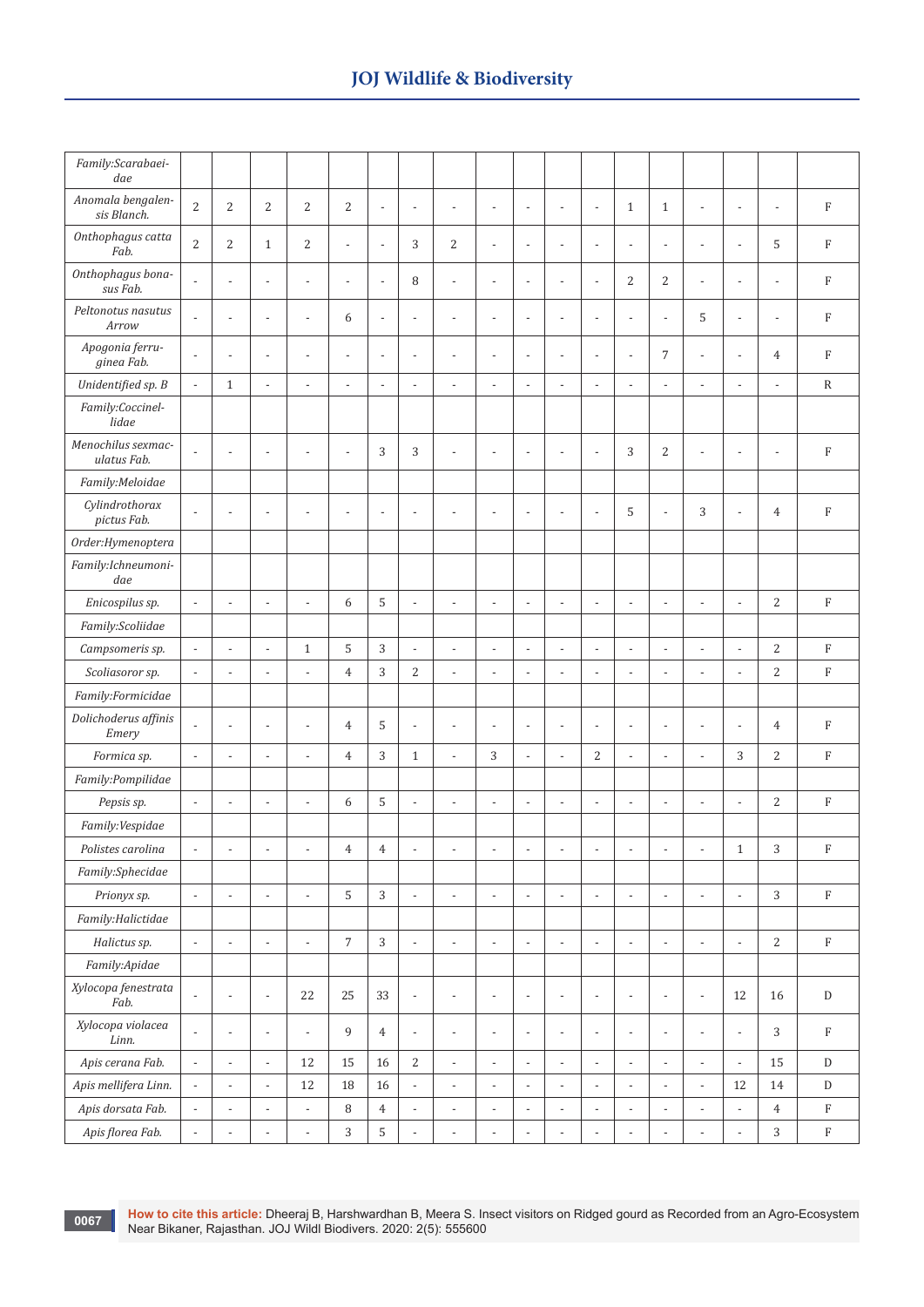| Unidentified sp. A                  | $\overline{\phantom{a}}$ | $\overline{a}$           | $\overline{\phantom{a}}$ | $\overline{a}$           | $\overline{4}$           | $\overline{4}$           | $\overline{a}$           | $\overline{a}$           | $\overline{a}$           | Ĭ.                       | $\overline{a}$           | $\overline{a}$           | $\overline{a}$           | $\overline{a}$           | $\frac{1}{2}$            | $\overline{a}$           | $\overline{4}$           | $\rm F$      |
|-------------------------------------|--------------------------|--------------------------|--------------------------|--------------------------|--------------------------|--------------------------|--------------------------|--------------------------|--------------------------|--------------------------|--------------------------|--------------------------|--------------------------|--------------------------|--------------------------|--------------------------|--------------------------|--------------|
| Unidentified sp. B                  | $\overline{\phantom{a}}$ | $\overline{a}$           | $\overline{\phantom{a}}$ | 3                        | $\overline{2}$           | 3                        | $\overline{a}$           | $\overline{a}$           | $\overline{a}$           | $\overline{a}$           | $\overline{a}$           | $\overline{a}$           | $\overline{a}$           | $\overline{a}$           | $\overline{a}$           | $\overline{a}$           | 3                        | $\rm F$      |
| Unidentified sp. C                  | $\overline{\phantom{a}}$ | $\overline{a}$           | $\overline{\phantom{a}}$ | $\overline{\phantom{a}}$ | 5                        | $\overline{c}$           | $\frac{1}{2}$            | $\overline{a}$           | $\overline{a}$           | $\overline{a}$           | $\overline{a}$           | $\overline{a}$           | $\overline{\phantom{a}}$ | $\overline{a}$           | $\frac{1}{2}$            | $\overline{a}$           | $\overline{4}$           | $\rm F$      |
| Order: Hemiptera                    |                          |                          |                          |                          |                          |                          |                          |                          |                          |                          |                          |                          |                          |                          |                          |                          |                          |              |
| Family:Pyrrhoco-<br>ridae           |                          |                          |                          |                          |                          |                          |                          |                          |                          |                          |                          |                          |                          |                          |                          |                          |                          |              |
| Dysdercus cingula-<br>tus Fab.      | $\bar{\phantom{a}}$      | $\overline{\phantom{a}}$ | 3                        | 2                        | $\overline{\phantom{a}}$ | $\overline{\phantom{a}}$ | 2                        | $\mathbf{1}$             | $\overline{\phantom{a}}$ | $\overline{\phantom{a}}$ | $\overline{\phantom{a}}$ | $\overline{\phantom{a}}$ | $\overline{\phantom{a}}$ | $\overline{\phantom{a}}$ | $\overline{\phantom{a}}$ | $\overline{a}$           | $\overline{4}$           | ${\rm F}$    |
| Dysdercus koenigii<br>Fab.          | $\overline{\phantom{a}}$ | $\overline{a}$           | $\overline{\phantom{a}}$ | $\overline{a}$           | $\overline{\phantom{a}}$ | $\overline{\phantom{a}}$ | $\overline{\phantom{a}}$ | $\overline{a}$           | $\overline{a}$           | ÷,                       | ÷,                       | $\overline{\phantom{a}}$ | 2                        | $\overline{c}$           | $\overline{c}$           | $\overline{a}$           | 2                        | $\mathbb{R}$ |
| Family:Coreidae                     |                          |                          |                          |                          |                          |                          |                          |                          |                          |                          |                          |                          |                          |                          |                          |                          |                          |              |
| Clavigrella sp.                     | $\overline{\phantom{a}}$ | $\overline{\phantom{a}}$ | $\overline{\phantom{a}}$ | $\overline{\phantom{a}}$ | $\overline{\phantom{a}}$ | $\overline{\phantom{a}}$ | 3                        | 5                        | $\overline{\phantom{a}}$ | $\overline{\phantom{a}}$ | $\overline{a}$           | $\overline{\phantom{a}}$ | $\overline{c}$           | $\mathbf{1}$             | $\overline{2}$           | $\overline{\phantom{a}}$ | $\overline{\phantom{a}}$ | $\mathbb{R}$ |
| Family:Pentato-<br>midae            |                          |                          |                          |                          |                          |                          |                          |                          |                          |                          |                          |                          |                          |                          |                          |                          |                          |              |
| Nezara viridula<br>Linn.            | $\overline{\phantom{a}}$ | $\overline{a}$           | $\overline{2}$           | $\overline{\phantom{a}}$ | $\mathbf{1}$             | $\overline{\phantom{a}}$ | $\overline{\phantom{a}}$ | $\overline{a}$           | $\overline{\phantom{a}}$ | $\overline{a}$           | $\overline{a}$           | $\frac{1}{2}$            | $\overline{\phantom{a}}$ | $\overline{a}$           | $\overline{a}$           | $\overline{a}$           | $\overline{a}$           | $\mathbb{R}$ |
| Aspongopus janus<br>Fab.            | $\overline{c}$           | $\overline{\phantom{a}}$ | $\overline{\phantom{a}}$ | $\overline{\phantom{a}}$ | $\overline{\phantom{a}}$ | $\overline{\phantom{a}}$ | $\overline{\phantom{a}}$ | $\overline{\phantom{a}}$ | $\overline{\phantom{a}}$ | $\overline{a}$           | $\overline{\phantom{a}}$ | $\overline{\phantom{a}}$ | $\overline{\phantom{a}}$ | $\overline{a}$           | $\overline{a}$           | $\overline{a}$           | $\overline{\phantom{a}}$ | $\mathbb{R}$ |
| Oncocephalus sp.                    | $\blacksquare$           | $\overline{\phantom{a}}$ | $\overline{\phantom{a}}$ | $\overline{\phantom{a}}$ | $\overline{2}$           | $\Box$                   | $\overline{\phantom{a}}$ | $\overline{a}$           | $\overline{\phantom{a}}$ | $\overline{\phantom{a}}$ | $\overline{\phantom{a}}$ | $\blacksquare$           | $\overline{\phantom{a}}$ | $\overline{\phantom{a}}$ | $\overline{\phantom{a}}$ | $\overline{\phantom{a}}$ | $\overline{a}$           | $\mathbb{R}$ |
| Unidentified sp. B                  | $\overline{\phantom{a}}$ | $\overline{\phantom{0}}$ | $\overline{\phantom{a}}$ | $\overline{\phantom{a}}$ | $\mathbf{1}$             | $\mathbf{1}$             | $\overline{\phantom{a}}$ | $\overline{\phantom{a}}$ | $\overline{\phantom{a}}$ | $\overline{\phantom{a}}$ | $\overline{\phantom{a}}$ | $\blacksquare$           | $\overline{\phantom{a}}$ | $\overline{\phantom{a}}$ | $\overline{\phantom{0}}$ | $\overline{\phantom{a}}$ | $\overline{\phantom{a}}$ | $\mathbb{R}$ |
| Order:Orthoptera                    |                          |                          |                          |                          |                          |                          |                          |                          |                          |                          |                          |                          |                          |                          |                          |                          |                          |              |
| Family:Gryllidae                    |                          |                          |                          |                          |                          |                          |                          |                          |                          |                          |                          |                          |                          |                          |                          |                          |                          |              |
| Gryllus assimilis<br>Fab.           | $\overline{\phantom{a}}$ | $\overline{a}$           | $\mathbf{1}$             | $\mathbf{1}$             | $\frac{1}{2}$            | $\overline{\phantom{a}}$ | $\overline{a}$           | $\overline{a}$           | $\overline{\phantom{a}}$ | Ĭ.                       | ÷,                       | $\overline{a}$           | $\mathbf{1}$             | $\mathbf{1}$             | $\mathbf{1}$             | $\overline{a}$           | 2                        | $\mathbb{R}$ |
| Family:Acrididae                    |                          |                          |                          |                          |                          |                          |                          |                          |                          |                          |                          |                          |                          |                          |                          |                          |                          |              |
| Chrotogonus sp.                     | $\overline{2}$           | $\overline{\phantom{0}}$ | $\overline{\phantom{a}}$ | $\overline{\phantom{a}}$ | $\overline{\phantom{a}}$ | $\overline{2}$           | $\overline{\phantom{a}}$ | $\overline{\phantom{a}}$ | $\overline{\phantom{a}}$ | $\overline{\phantom{a}}$ | $\mathbb{L}$             | $\overline{\phantom{a}}$ | $\overline{\phantom{a}}$ | $\overline{a}$           | $\overline{\phantom{a}}$ | $\overline{\phantom{0}}$ | $\blacksquare$           | $\mathbb{R}$ |
| Schistocerca gre-<br>garia Forskal  | $\overline{2}$           | $\overline{2}$           | $\overline{\phantom{a}}$ | $\overline{a}$           | $\frac{1}{2}$            | $\overline{\phantom{a}}$ | $\overline{2}$           | $\mathbf{1}$             | $\overline{\phantom{a}}$ | L,                       | $\overline{a}$           | $\overline{a}$           | $\overline{\phantom{a}}$ | $\overline{\phantom{a}}$ | $\overline{a}$           |                          |                          | $\, {\bf R}$ |
| Ochrilidia sp.                      | $\overline{\phantom{a}}$ | $\overline{\phantom{a}}$ | $\overline{\phantom{a}}$ | $\mathbf{1}$             | $\overline{\phantom{a}}$ | $\overline{\phantom{a}}$ | $\blacksquare$           | $\overline{a}$           | $\overline{a}$           | $\overline{\phantom{0}}$ | $\overline{a}$           | $\blacksquare$           | $\overline{\phantom{a}}$ | $\overline{a}$           | $\overline{\phantom{a}}$ | $\overline{a}$           | $\mathbf{1}$             | $\mathbb{R}$ |
| Oxya chinensis<br>Thunberg          | $\overline{\phantom{a}}$ | $\overline{\phantom{a}}$ | $\overline{\phantom{a}}$ | $\overline{a}$           | $\overline{\phantom{a}}$ | $\overline{\phantom{a}}$ | 3                        | $\overline{a}$           | $\overline{\phantom{a}}$ | $\overline{\phantom{a}}$ | $\overline{\phantom{a}}$ | $\blacksquare$           | 3                        | $\overline{c}$           | $\overline{\phantom{a}}$ | $\overline{\phantom{a}}$ | $\overline{a}$           | $\mathbb{R}$ |
| Acrida sp. Linn.                    | $\overline{\phantom{a}}$ | ÷,                       | $\overline{\phantom{a}}$ | $\overline{a}$           | $\overline{\phantom{a}}$ | $\overline{\phantom{a}}$ | $\overline{a}$           | $\overline{a}$           | $\overline{a}$           | $\overline{\phantom{a}}$ | $\overline{a}$           | $\centerdot$             | $\overline{\phantom{a}}$ | $\overline{a}$           | $\mathbf{1}$             | $\mathbf{1}$             | $\overline{a}$           | $\mathbb{R}$ |
| Family:Pyrgomor-<br>phidae          |                          |                          |                          |                          |                          |                          |                          |                          |                          |                          |                          |                          |                          |                          |                          |                          |                          |              |
| Pyrgomorpha sp.                     | $\overline{\phantom{a}}$ | $\overline{a}$           | $\overline{a}$           | $\overline{a}$           | $1\,$                    | $\mathbf{1}$             |                          | $\overline{a}$           | $\overline{a}$           |                          | L,                       | $\overline{a}$           | $\overline{a}$           | ÷                        | $\overline{a}$           | $\overline{a}$           |                          | $\, {\bf R}$ |
| Atractomorpha sp.                   | $\mathbf{1}$             | $\overline{\phantom{a}}$ | $1\,$                    | $\mathbf{1}$             | $\,1\,$                  | $\mathbf{1}$             | $\,1\,$                  | $\blacksquare$           | $\overline{\phantom{a}}$ | $\overline{\phantom{a}}$ | $\overline{\phantom{a}}$ | $\overline{\phantom{a}}$ | $\overline{\phantom{a}}$ | $\overline{\phantom{a}}$ | $\overline{\phantom{a}}$ | $\overline{\phantom{a}}$ | $\blacksquare$           | $\, {\bf R}$ |
| Unidentified sp. A                  | $\overline{\phantom{a}}$ | $\overline{\phantom{a}}$ | $\overline{\phantom{a}}$ | $\overline{\phantom{a}}$ | $\overline{\phantom{a}}$ | $\overline{\phantom{a}}$ | $1\,$                    | $\mathbf{1}$             | $\overline{a}$           | $\overline{\phantom{a}}$ | $\overline{a}$           | $\blacksquare$           | $\overline{\phantom{a}}$ | $\overline{a}$           | $\overline{\phantom{a}}$ | 2                        | $\overline{\phantom{a}}$ | ${\bf R}$    |
| Order:Odonata                       |                          |                          |                          |                          |                          |                          |                          |                          |                          |                          |                          |                          |                          |                          |                          |                          |                          |              |
| Family:Coenagri-<br>onidae          |                          |                          |                          |                          |                          |                          |                          |                          |                          |                          |                          |                          |                          |                          |                          |                          |                          |              |
| Agriocnemis femina<br><b>Brauer</b> | $\mathbf{1}$             | $\frac{1}{2}$            | $\overline{\phantom{a}}$ | $\sqrt{2}$               | $\mathbf{1}$             | $\overline{\phantom{a}}$ | $\overline{\phantom{a}}$ | $\blacksquare$           | $\overline{\phantom{a}}$ | $\overline{\phantom{a}}$ | $\overline{a}$           | $\overline{\phantom{a}}$ | $\overline{\phantom{a}}$ | $\overline{\phantom{a}}$ | $\frac{1}{2}$            | $\frac{1}{2}$            | $\overline{\phantom{a}}$ | $\, {\bf R}$ |
| Family:Libellulidae                 |                          |                          |                          |                          |                          |                          |                          |                          |                          |                          |                          |                          |                          |                          |                          |                          |                          |              |
| Bardinopyga gemi-<br>nata Ramer     | $\blacksquare$           | $\overline{\phantom{a}}$ | $\overline{\phantom{a}}$ | $\overline{\phantom{a}}$ | $\overline{\phantom{a}}$ | $\overline{\phantom{a}}$ | $\overline{\phantom{a}}$ | $\overline{\phantom{a}}$ | $\overline{\phantom{a}}$ | $\overline{\phantom{a}}$ | $\overline{a}$           | $\overline{\phantom{a}}$ | $\mathbf{1}$             | $\mathbf{1}$             | $\mathbf{1}$             | $\overline{\phantom{a}}$ | $\overline{\phantom{a}}$ | $\mathbb{R}$ |
| Order:Diptera                       |                          |                          |                          |                          |                          |                          |                          |                          |                          |                          |                          |                          |                          |                          |                          |                          |                          |              |
| Family:Culicidae                    |                          |                          |                          |                          |                          |                          |                          |                          |                          |                          |                          |                          |                          |                          |                          |                          |                          |              |
| Culex quinquefas-<br>ciatus Say     | 13                       | 12                       | 14                       | 13                       | 12                       | 13                       | 14                       | 13                       | $\overline{\phantom{a}}$ | $\overline{\phantom{a}}$ | $\overline{a}$           | $\blacksquare$           | 16                       | 14                       | 15                       | 13                       | 12                       | ${\rm D}$    |
| Family:Asilidae                     |                          |                          |                          |                          |                          |                          |                          |                          |                          |                          |                          |                          |                          |                          |                          |                          |                          |              |

**How to cite this article:** Dheeraj B, Harshwardhan B, Meera S. Insect visitors on Ridged gourd as Recorded from an Agro-Ecosystem Near Bikaner, Rajasthan. JOJ Wildl Biodivers. 2020: 2(5): 555600

**0068**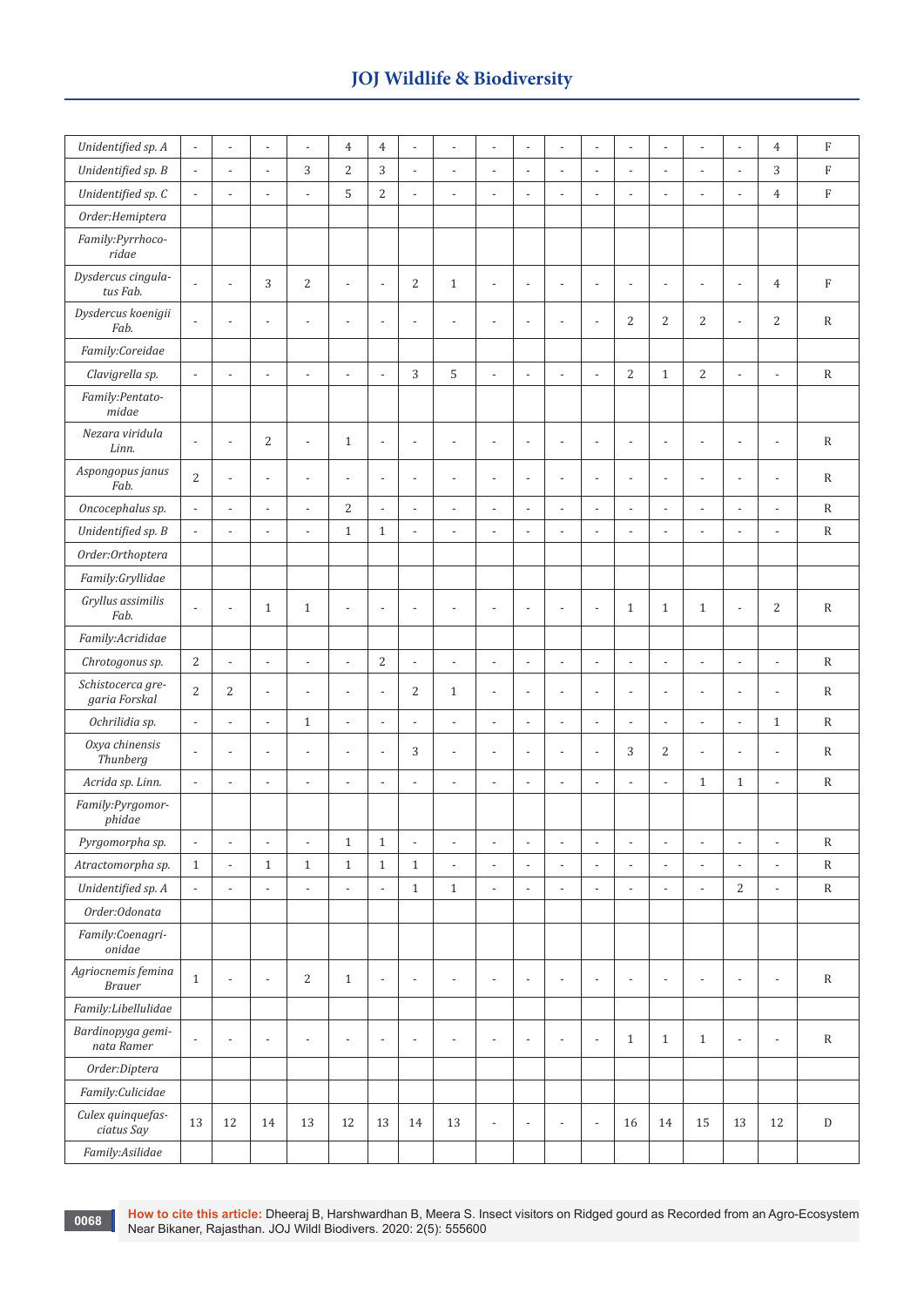| Stichopogon sp.                    | $\overline{\phantom{a}}$ | $\overline{\phantom{a}}$ | $\overline{\phantom{a}}$ | $\overline{a}$           | $\overline{\phantom{a}}$ | $\overline{\phantom{a}}$ | $\mathbf{1}$             | $\mathbf{1}$             | $\overline{\phantom{a}}$ | $\overline{a}$           | $\overline{\phantom{0}}$ | $\overline{\phantom{a}}$ | $\overline{\phantom{a}}$ | $\overline{\phantom{a}}$ | $\overline{\phantom{a}}$ | $\overline{\phantom{a}}$ | 1                        | $\mathbb{R}$ |
|------------------------------------|--------------------------|--------------------------|--------------------------|--------------------------|--------------------------|--------------------------|--------------------------|--------------------------|--------------------------|--------------------------|--------------------------|--------------------------|--------------------------|--------------------------|--------------------------|--------------------------|--------------------------|--------------|
| Family:Syrphidae                   |                          |                          |                          |                          |                          |                          |                          |                          |                          |                          |                          |                          |                          |                          |                          |                          |                          |              |
| Syrphid fly                        | $\overline{\phantom{a}}$ | $\overline{\phantom{a}}$ | $\overline{\phantom{a}}$ | $\overline{a}$           | $\overline{\phantom{a}}$ | $\overline{\phantom{a}}$ | $\overline{\phantom{a}}$ | 2                        | $\overline{\phantom{a}}$ | $\overline{\phantom{a}}$ | $\overline{\phantom{0}}$ | $\overline{\phantom{a}}$ | $\overline{\phantom{a}}$ | $\overline{\phantom{a}}$ | $\overline{\phantom{a}}$ | $\overline{\phantom{a}}$ | 2                        | $\mathbb{R}$ |
| Family:Callipho-<br>ridae          |                          |                          |                          |                          |                          |                          |                          |                          |                          |                          |                          |                          |                          |                          |                          |                          |                          |              |
| Chrysomya<br>megacephala Fab.      | $\overline{2}$           | $\mathbf{1}$             | $\mathbf{1}$             | $\mathbf{1}$             |                          |                          |                          |                          | $\overline{a}$           | $\overline{\phantom{a}}$ | $\overline{a}$           | $\overline{\phantom{a}}$ | $\overline{\phantom{a}}$ | $\mathbf{1}$             | $\mathbf{1}$             | $\overline{\phantom{a}}$ | $\overline{\phantom{a}}$ | ${\bf R}$    |
| Chrysomya rufifa-<br>cies Mucuqurt | $\overline{2}$           | 2                        | $\overline{2}$           | $\overline{2}$           | $\overline{\phantom{a}}$ | $\overline{\phantom{a}}$ | $\overline{\phantom{0}}$ | $\overline{\phantom{a}}$ | $\overline{\phantom{a}}$ | $\overline{\phantom{a}}$ | $\overline{\phantom{0}}$ | $\overline{\phantom{a}}$ | $\overline{2}$           | $\overline{\phantom{a}}$ | $\overline{\phantom{a}}$ | $\overline{\phantom{0}}$ | $\overline{\phantom{a}}$ | ${\bf R}$    |
| Family: Tephritidae                |                          |                          |                          |                          |                          |                          |                          |                          |                          |                          |                          |                          |                          |                          |                          |                          |                          |              |
| Dacus cucurbitae                   | 10                       | $\overline{\phantom{0}}$ | 11                       | $\overline{\phantom{a}}$ | $\overline{\phantom{a}}$ | $\overline{\phantom{a}}$ | $\overline{\phantom{a}}$ | $\overline{\phantom{a}}$ | $\overline{\phantom{a}}$ | $\overline{a}$           | $\overline{\phantom{0}}$ | $\overline{\phantom{a}}$ | $\overline{\phantom{a}}$ | 7                        | $\mathbf{1}$             | $\overline{\phantom{a}}$ | $\overline{\phantom{a}}$ | $\mathbf{F}$ |
| Family:Sarcophagi-<br>dae          |                          |                          |                          |                          |                          |                          |                          |                          |                          |                          |                          |                          |                          |                          |                          |                          |                          |              |
| Sarcophaga pere-<br>grina          | $\overline{\phantom{a}}$ | 7                        | 6                        | 5                        | $\overline{\phantom{a}}$ | $\overline{\phantom{a}}$ | 3                        | 2                        | $\overline{\phantom{a}}$ | $\overline{\phantom{a}}$ | $\overline{\phantom{0}}$ | $\overline{\phantom{a}}$ | 3                        | $\mathbf{1}$             | $\overline{2}$           | $\overline{4}$           | $\overline{\phantom{a}}$ | D            |
| Family: Muscidae                   |                          |                          |                          |                          |                          |                          |                          |                          |                          |                          |                          |                          |                          |                          |                          |                          |                          |              |
| Musca domestica<br>Fab.            | 5                        | 7                        | 3                        | $\overline{c}$           | $\overline{4}$           | 8                        | 11                       | 12                       | $\overline{2}$           | $\mathbf{1}$             |                          | $\overline{\phantom{a}}$ | 3                        | 8                        | 15                       | 7                        | 5                        | D            |

Earlier [3-10] have carried out work in relation to insect visitors to various crops and also different insect groups visiting specific crops and corroborate the present findings. [11] reported bees to pollinate Luffa. Pests attacking *Luffa cylindrica* (sponge gourd) as suggested by [12] include Aulacophora intermedia and *Raphidopalpa fovicollis*. Pests attacking *Luffa actungula* include Riptortus pedestris, Taeniothrips claratris, *Hymenia recurvalis, Dacus cucurbitae, Aulacophora* intermedia and Raphidopa as reported by[12].The present findings are in conformation with the studies done by [13] who also noticed hymenopterans on the flowers of Luffa cylindrica. [14] also recorded members belonging to family Braconidae on cucurbit plant Luffa cylindrica. The members of Formicidae on Luffa were documented by [15,16] reported hymenopterans like bumble bee Bombus, golden wasp Vespa magnifica and oriental wasp Vespa orientalis as pollinators of sponge gourd. Earlier [17] also observed Apis dorsata and A. florea as pollinators of another gourd Momordica charantia which corroborate the present findings.

Butterflies were also noted as pollinators of a gourd by [17,16] reported lemon butterfly (*Papilio machon*), yellow butterfly (*Therias sp.*), cabbage butterfly (*Pieris brassicae*) and castor butterfly (*Ergolis merione*) as pollinators of sponge gourd which corroborate the present findings. Earlier [18] noted the hawk moth as pollinator of Luffa acutangula. The present study also gets support from the reports of [19] who also recorded fruit fly on the flowers of ridged gourd. Earlier Musca domestica was noted as a pollinator of a cucurbit crop Momordica charantia by [20,16] also reported fruit fly *Bactrocera sp.* and Tabanid fly Tabanus sp. as pollinators of sponge gourd. On the contrary, an oligophagous pentatomid bug Coridius obscurus was noted as an egg parasitoid on Luffa cylindrica by [21]. The findings suggest

that the insect population is affected by abiotic factors and their role in the ecosystem is of great significance…..may it be as a pest, predator or pollinator, and therefore such surveys must be carried out regularly for documenting insect population fluctuations in relation to diversity as well as density.

#### **References**

- 1. Partap U, Partap T (1997) Managed crop pollination: The missing dimension of mountain agricultural productivity. Discussion paper series no. MFS 97/1. International Centre for Integrated Mountain Development, Kathmandu pp.44-49.
- 2. [Mishra RC \(1997\) Perspectives in Indian apiculture. Agro Botanica,](https://agris.fao.org/agris-search/search.do?recordID=US201300029744)  [New Delhi. pp. 188.](https://agris.fao.org/agris-search/search.do?recordID=US201300029744)
- 3. [Bhardwaj Harshwardhan, Parul Thaker, Srivastava Meera \(2010\)](https://www.cabdirect.org/cabdirect/abstract/20103309483)  [Hymenopteran visitors of Tagetes erecta as observed in an agro](https://www.cabdirect.org/cabdirect/abstract/20103309483)[ecosystem near Bikaner, Rajasthan. Current Biotica 4\(1\): 94-102.](https://www.cabdirect.org/cabdirect/abstract/20103309483)
- 4. Srivastava Meera, Harshwardhan Bhardwaj (2011) Lepidopteran visitors of Tagetes erecta as observed at an agro-ecosystem near Bikaner, Rajasthan. Bionano Frontiers 5(1): 140-143.
- 5. Bhardwaj, Harshwardhan, Srivastava, Meera (2012) A study on insect visitors of certain cucurbit vegetable crops in an agro-ecosystem near Bikaner, Rajasthan, India. Journal Academica 2(3): 99-126.
- 6. [Bhardwaj Harshwardhan, Thaker Parul, Bhardwaj Meera \(2012\)](https://globaljournals.org/item/328-hymenopteran-floral-visitors-as-recorded-from-an-agro-ecosystem-near-bikaner-rajasthan)  [Hymenopteran floral visitors as recorded from an agro-ecosystem near](https://globaljournals.org/item/328-hymenopteran-floral-visitors-as-recorded-from-an-agro-ecosystem-near-bikaner-rajasthan)  [Bikaner, Rajasthan. Global J Sci Front Res Agric Bio 12\(3\): 19-34.](https://globaljournals.org/item/328-hymenopteran-floral-visitors-as-recorded-from-an-agro-ecosystem-near-bikaner-rajasthan)
- 7. Sima, Srivastava Meera (2012) Entomo-fauna associated with Bajra crop as observed in an agro-ecosystem in Rajasthan, India. International Journal of Theoretical & Applied Sciences 4(2): 109-121.
- 8. [Sima Chaudhary, Bhanu P Jangir, Meera Srivastava \(2018\) Insects](http://www.ijaprr.com/download/issue/Volume_V/Issue_IX/225_Volume_V_Issue_IX_01%20-%2012_Sima_Chaudhary,.pdf)  [associated with mustard crop as observed in an agro-ecosystem in](http://www.ijaprr.com/download/issue/Volume_V/Issue_IX/225_Volume_V_Issue_IX_01%20-%2012_Sima_Chaudhary,.pdf)  [Rajasthan, India. Rajasthan. International Journal of Allied Practice,](http://www.ijaprr.com/download/issue/Volume_V/Issue_IX/225_Volume_V_Issue_IX_01%20-%2012_Sima_Chaudhary,.pdf)  [Research and Review, IJAPRR V \(IX\): 1-12.](http://www.ijaprr.com/download/issue/Volume_V/Issue_IX/225_Volume_V_Issue_IX_01%20-%2012_Sima_Chaudhary,.pdf)
- 9. [Sima, Srivastava, Meera \(2020\) Insects associated with mung bean](http://www.ijaprr.com/download/issue/Volume_VII/Issue_V/269_Volume_VII_Issue_V_01%20-%2006_Sima_and.pdf)  [crop: A short term study in an agro-ecosystem at Jhunjhunu district](http://www.ijaprr.com/download/issue/Volume_VII/Issue_V/269_Volume_VII_Issue_V_01%20-%2006_Sima_and.pdf)  [of Rajasthan. Int. J. of Allied Practice, Research and Review VII \(V\):1-6.](http://www.ijaprr.com/download/issue/Volume_VII/Issue_V/269_Volume_VII_Issue_V_01%20-%2006_Sima_and.pdf)